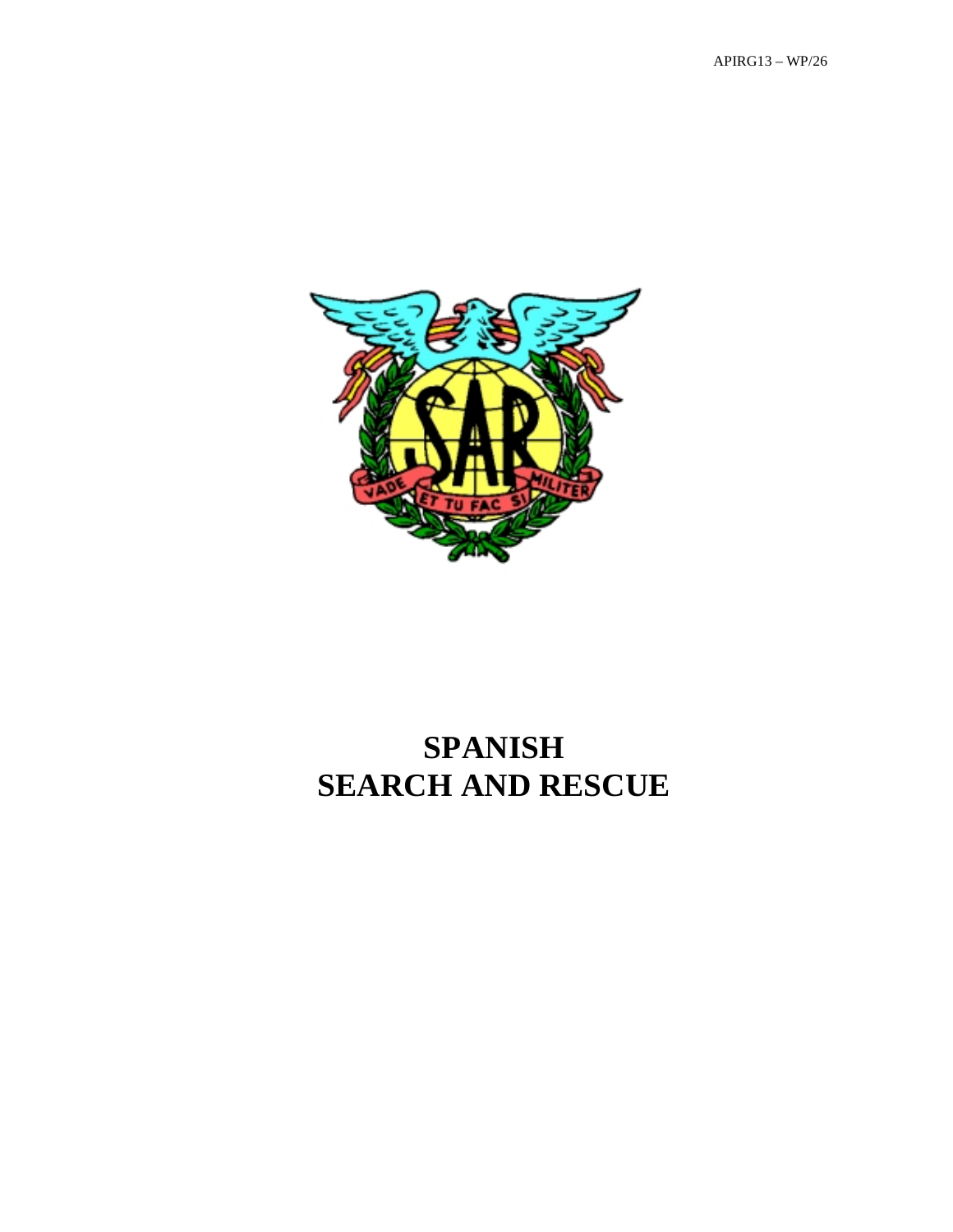

#### INTERNATIONAL CIVIL AVIATION ORGANIZATION

# **AFI PLANNING AND IMPLEMENTATION REGIONAL GROUP THIRTEENTH MEETING (APIRG/13)**

(Sal, Cape Verde, 25-29 June 2001)

#### **Agenda Item 7: Inter-regional co-ordination 7.1:- Spanish SAR report**

(Presented by Spain)

# **SUMMARY**

This report deal with Spanish SAR organization, international SAR agreements and restraints on effective SAR operations

# **1. INTRODUCTION**

In order to answer to some doubts about Spanish SAR organization and neighbouring relations, showed in former AFI papers, this report will try to clarify them, inviting to solve some restraints on SAR operations founded by Spanish RCC´s.

# **2. SAR ORGANIZATION**

#### **a. Dependencies**

In Spain both the RCC´s and means depend on Spanish Air Forces

#### **b. Regional Organization**

Although the Spanish Air Force started to carry out SAR missions since World War II, it was in 1955 when the Spanish SAR Service was created.

Nowadays the SAR Head-quarter is located Cuatro Vientos Air Force Base (Madrid) and the Search and Rescue Service adapts itself to the Spanish Flight Information Regions (FIR's):

-Baleares R.C.C., together with 801 Squadron, covers Barcelona FIR with 5 Puma helicopters and 5 CASA C-215 aeroplanes, specialized in SAR.

-Canarias R.C.C., together with 802 Squadron, covers Canarias FIR with 4 Superpuma helicopters and 3 Fokker-27 Maritime aeroplanes, SAR Version.

-Madrid R.C.C., together with 803 Squadron, covers Madrid FIR with 6 Superpuma helicopters and 3 CASA C-212 aeroplanes, specialized in SAR.

Other flying means maintain a secondary SAR role.

SASEMAR, a public enterprise is in charge of Maritime SAR, having the surface sea means and additional helicopters (S-61) deployed along the Spanish coast.

Police, Red Cross and Civilian Protection provide the surface patrols.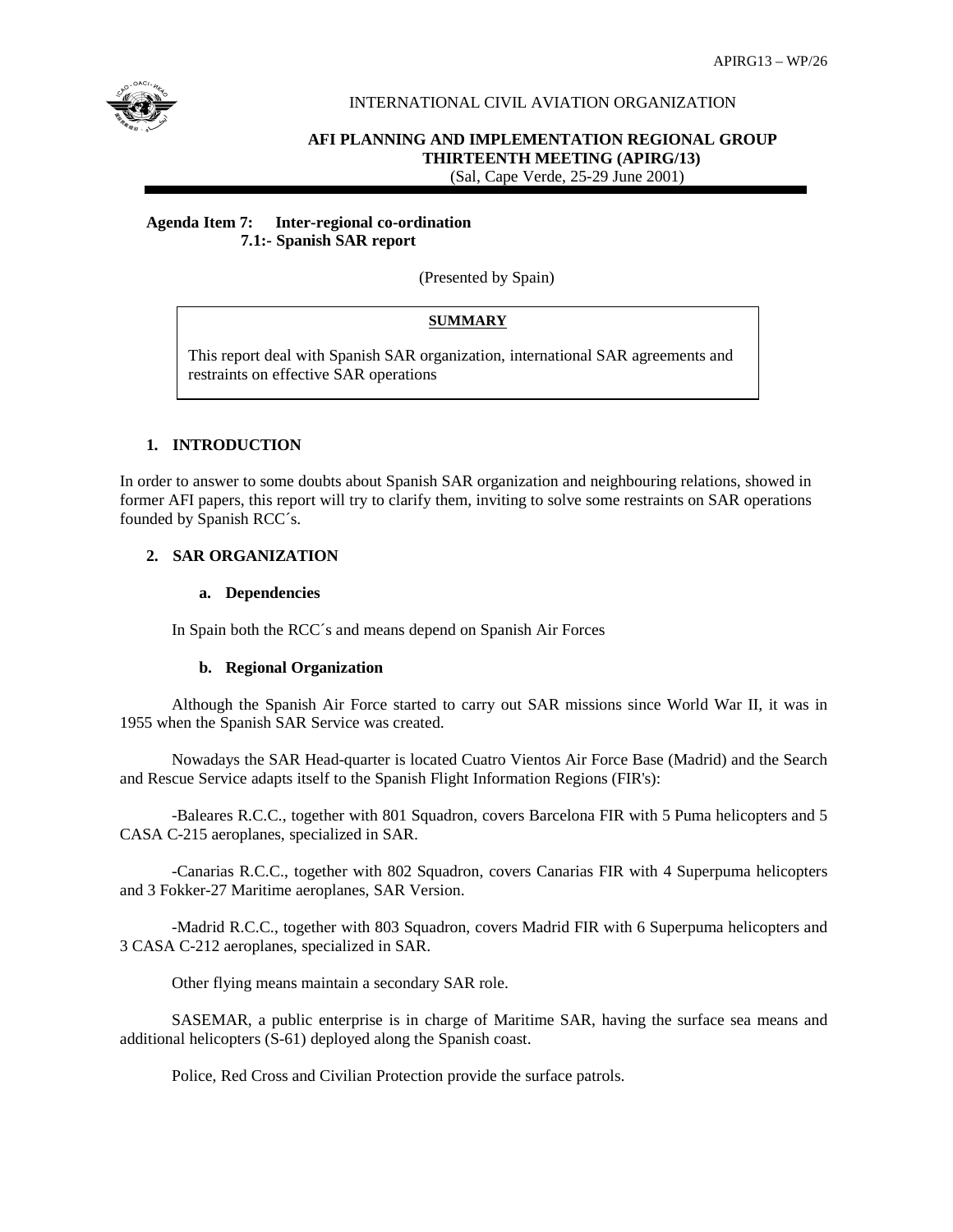

#### **3. SAR AGREEMENTS WITH NEIGHBOURING COUNTRIES**

In 1968, Spain and Senegal signed a SAR Agreement, having bilateral contacts since then. But not until 1999, regular meetings started taking place, carrying out the planning of a joint exercise that will take place in 2001, in Dakar (Senegal), with RCC´s Dakar and Canarias means. SAR representatives from neighbouring countries as Cabo Verde, Mauritania, Gambia, etc. will be invited as observers.

In 1972, a tripartite agreement for SAR co-operation in Western Mediterranean Sea was signed among France, Italy and Spain. It was called SARMED/OCC and has allowed co-ordination and cooperation in the aforesaid areas until today. Seminaries and annual exercises have alternatively taken place in those 3 countries.

In the last years, the Spanish SAR Service has increased its effort in order to tighten its relation with the neighbouring countries.

In 1993, the SAREP SAR Agreement, between Portugal and Spain, was signed. As a result of this Agreement, annual exercise, called MORSA, are carried out, taking place in Lisbon and Canarias FIR's alternatively. Also, annual crew exchanges are developed.

In 2000, a SAR Agreement was signed between Spain and Morocco carrying out annual SAR manoeuvres and exchanges between both countries.

Also, in 2000, a SAR Agreement was signed with Cabo Verde, hoping that representatives from this country will take part as observers during the Dakar exercise, which will tighten the SAR relation between our countries.

Finally, a SAR Agreement is in negotiation between Spain and Mauritania, which would complement the SAR Agreement with Senegal, giving more facilities when SAR operations between Canarias and Dakar RCC's. Some delays have taken place in the agreement sign, so as, we encourage to the Mauritanian SAR Authorities to speed it up in order to solve those problems.

Spain has a COSPAS-SARSAT Mission Control Center (M.C.C.) in Maspalomas (Gran Canaria), which offers its coverage of 3000 kms. To South Europe and Western Africa countries. This M.C.C. schedules annual SPOC meetings in order to obtain a higher co-ordination with the attendant countries.